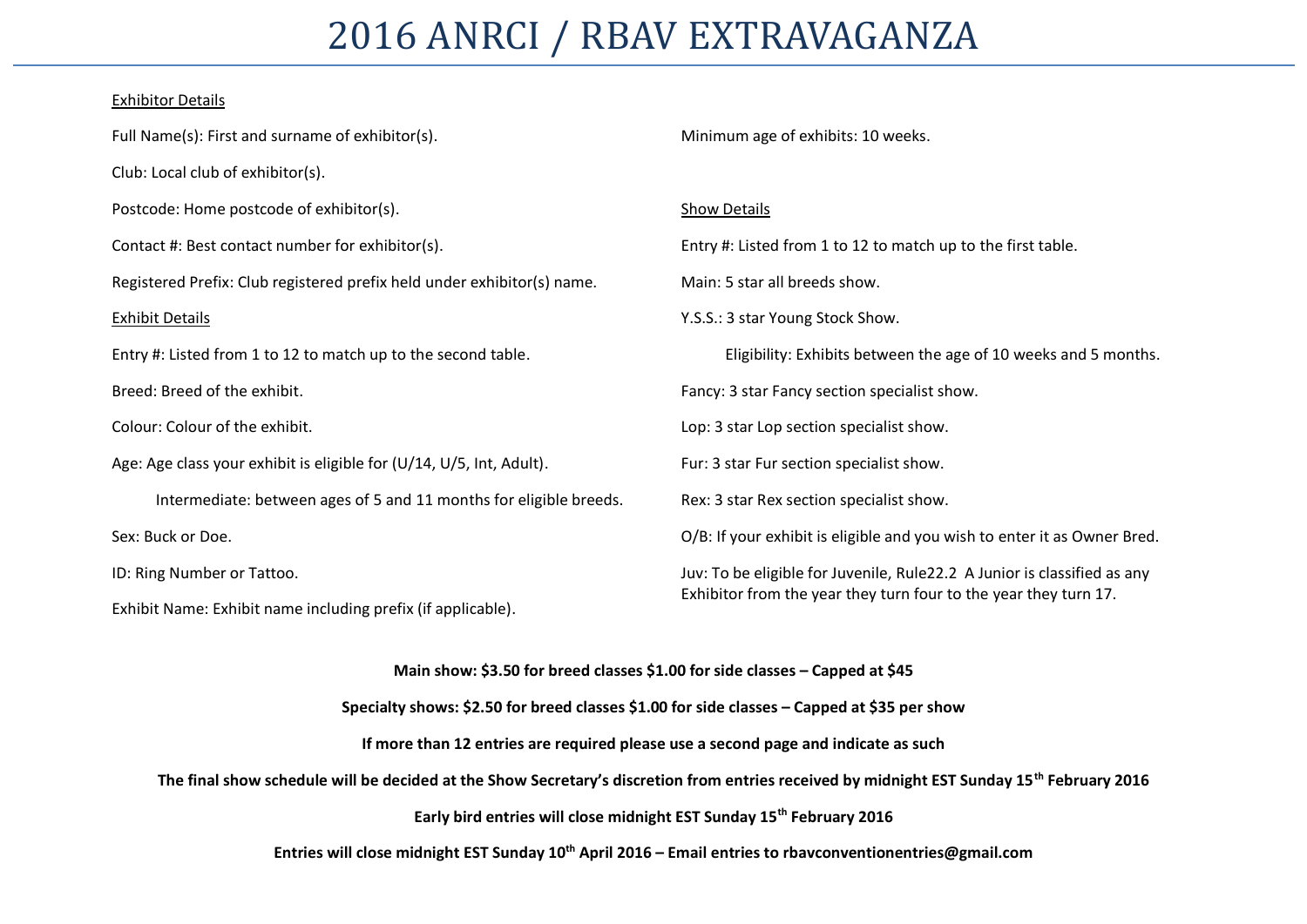### 2016 ANRCI / RBAV EXTRAVAGANZA

#### The entries on the following page are to be used as an example for setting out your entries before submission.

The below exhibits have been entered in various classes that they are eligible for across the seven shows available at the 2016 ANRCI / RBAV Extravaganza

#### **Angora – English: Siamese Smoke U/14 Doe – Owner Bred**

| Eligible For           | Entered In             |
|------------------------|------------------------|
| Main Show $+ O/B$      | Main Show $+ O/B$      |
| Young Stock Show + O/B | Young Stock Show + O/B |
| Fancy Specialist + O/B | Fancy Specialist + O/B |

#### **Cashmere Lop: REW Adult Buck – Owner Bred**

| Eligible For           | Entered In        |
|------------------------|-------------------|
| Main Show + $O/B$      | Main Show $+ O/B$ |
| Lop Specialist + $O/B$ | Lop Specialist    |

#### **British Giant: Brown Grey Intermediate Doe – Owner Bred**

| Eligible For           | Entered In             |
|------------------------|------------------------|
| Main Show $+ O/B$      | Main Show $+ O/B$      |
| Fur Specialist + $O/B$ | Fur Specialist + $O/B$ |

#### **Satin Rex: Black Otter U/5 Buck – Owner Bred**

| Eligible For           | Entered In            |
|------------------------|-----------------------|
| Main Show $+ O/B$      | Main Show             |
| Young Stock Show + O/B | Not Entered           |
| Rex Specialist + O/B   | <b>Rex Specialist</b> |

**Early bird entries will close midnight EST Sunday 15th February 2016**

**Entries will close midnight EST Sunday 10th April 2016 – Email your entries to rbavconventionentries@gmail.com**